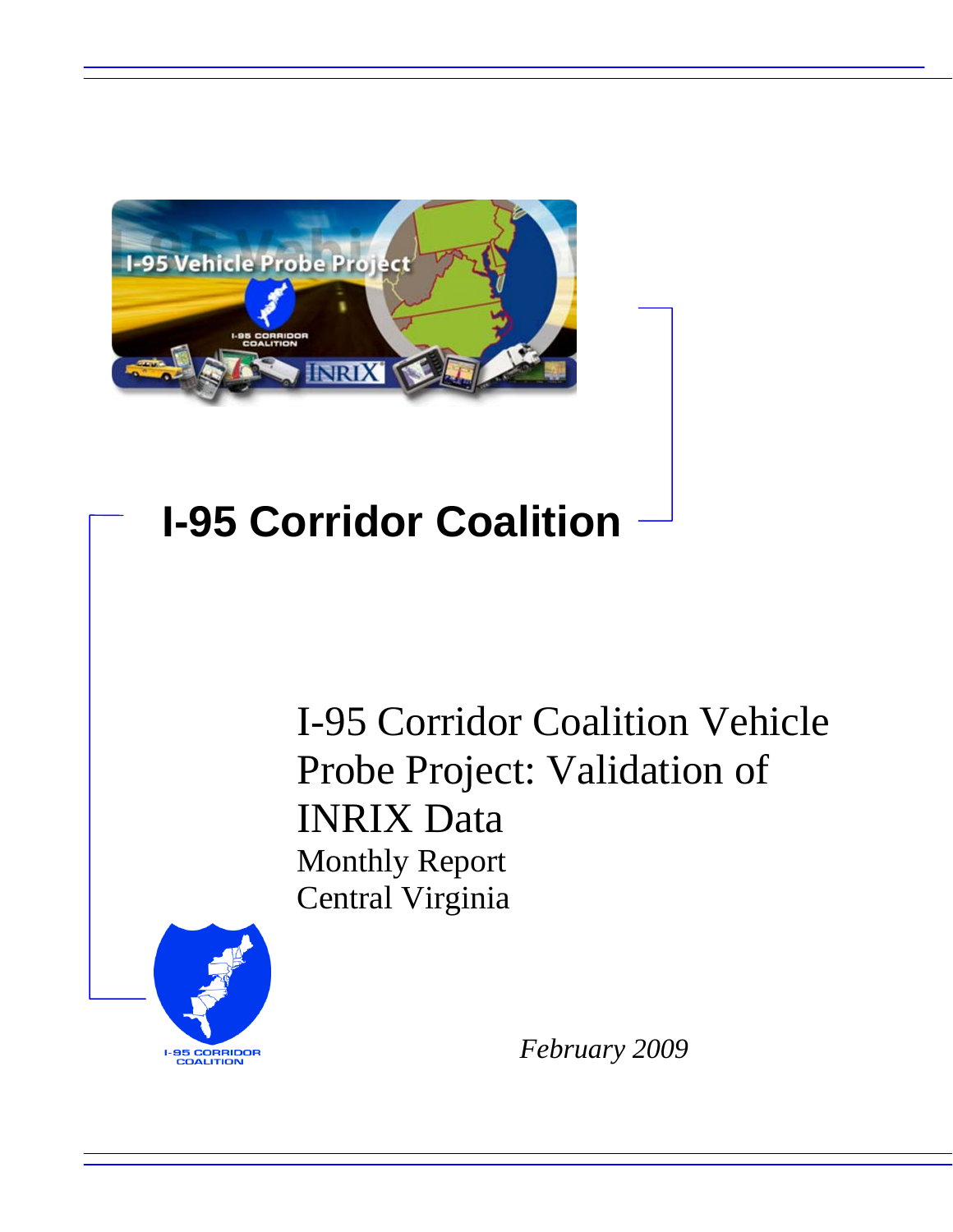# **I-95 CORRIDOR COALITION VEHICLE PROBE PROJECT: VALIDATION OF INRIX DATA FEBRUARY 2009**

# *Monthly Report*

*Prepared for:* 

I-95 Corridor Coalition

*Sponsored by:* 

I-95 Corridor Coalition

*Prepared by:* 

Ali Haghani, Masoud Hamedi, Kaveh Farokhi Sadabadi University of Maryland, College Park

*Acknowledgements:* 

The research team would like to express its gratitude for the assistance it received from the state highway officials in Delaware, Maryland, New Jersey, and Virginia during the course of this study. Their effort was instrumental during the data collection phase of the project. This report would not have been completed without their help.

*February 2009*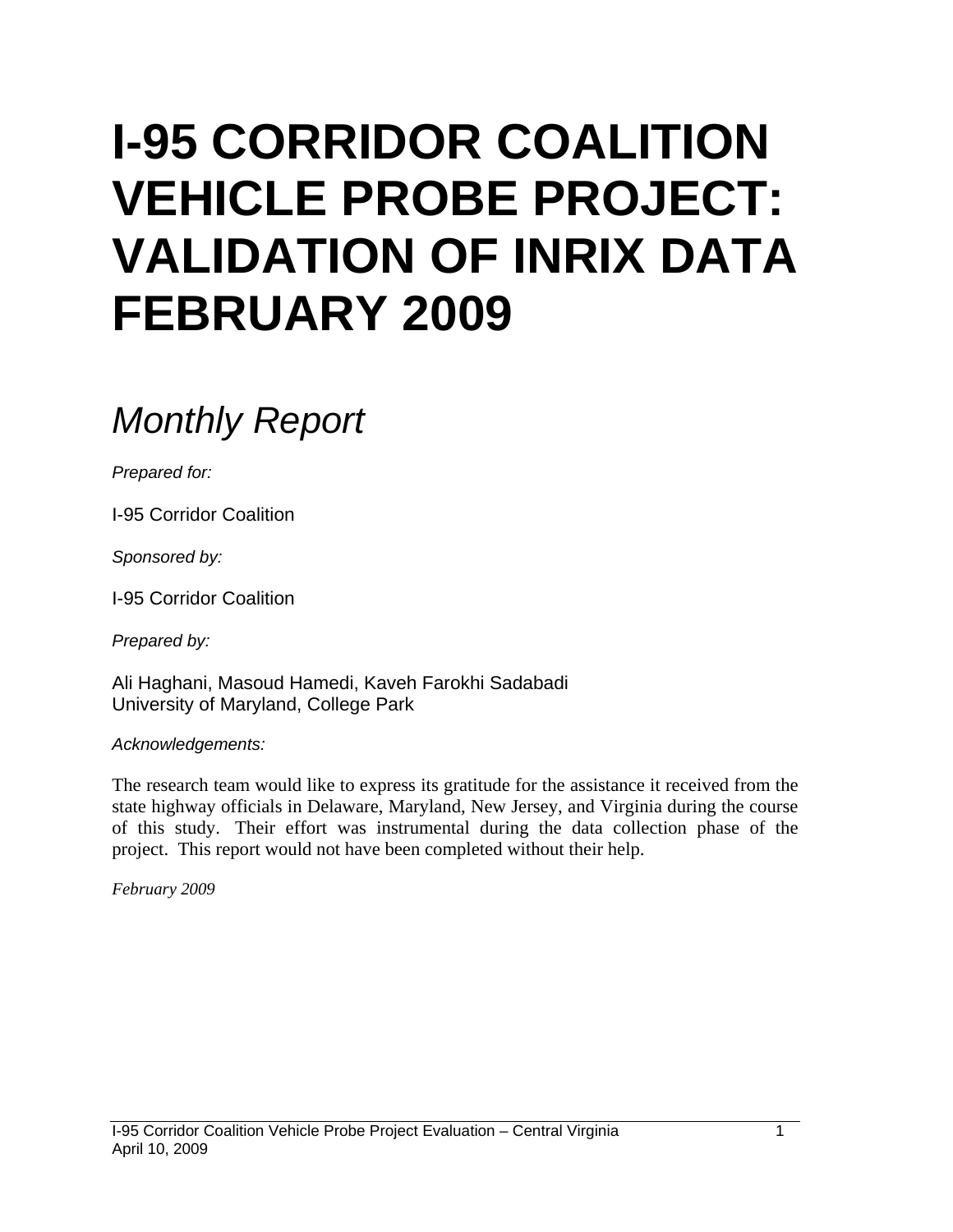# **Evaluation Results for Central Virginia**

## *Summary*

Travel time samples were collected along 17 miles of freeways in central Virginia from Tuesday, November 18, 2008 to Monday, December 1, 2008 and compared against travel time and speed data reported by INRIX as part of the I-95 Vehicle Probe project. The validation data represents approximately 730 hours of observations along 10 freeway segments in central Virginia. The table below summarizes the result of the comparison between the validation data and the INRIX data for the same period. Both the absolute average speed error and the speed error bias as measured against the SEM band are within the acceptable limits of the contract specifications.

| <b>Central Virginia Evaluation Summary</b> |                 |                                          |                                                 |            |            |  |  |  |  |
|--------------------------------------------|-----------------|------------------------------------------|-------------------------------------------------|------------|------------|--|--|--|--|
| <b>State</b>                               |                 | <b>Absolute Speed Error</b><br>(<10 mph) | <b>Speed Error Bias</b><br>(<5mph)              | Hours of   |            |  |  |  |  |
|                                            |                 |                                          | Comparison with Comparison with Comparison with | Comparison | Data       |  |  |  |  |
|                                            | <b>SEM Band</b> | Mean                                     | <b>SEM Band</b>                                 | with Mean  | Collection |  |  |  |  |
| 0-30 MPH                                   | 7.00            | 11.40                                    | 4.20                                            | 6.80       | 8.5        |  |  |  |  |
| 30-45 MPH                                  | 5.80            | 10.10                                    | 1.40                                            | 3.60       | 9.3        |  |  |  |  |
| 45-60 MPH                                  | 1.60            | 4.00                                     | $-0.30$                                         | 0.10       | 128.9      |  |  |  |  |
| $>60$ MPH                                  | 1.90            | 4.40                                     | $-1.70$                                         | $-3.60$    | 582.7      |  |  |  |  |
| All Speeds                                 | 1.96            | 4.48                                     | $-1.34$                                         | $-2.73$    | 729.3      |  |  |  |  |
| Based upon data collected in November 2008 |                 |                                          |                                                 |            |            |  |  |  |  |

# *Data Collection*

Bluetooth sensor deployments in central Virginia started on Tuesday, November 18, 2008. Deployments in central Virginia were performed with the assistance of Virginia Department of Transportation (VDOT) personnel. Sensors remained in the same position until they were retrieved the following week on Monday, December 1, 2008. This round of data collection in Virginia was designed to cover segments of the highways along which both recurrent and non-recurrent congestion could be expected during both peak and offpeak periods.

Figure 1 presents snapshots of the roadway segments over which Bluetooth sensors were deployed in central Virginia.

The coordinates of the locations at which the Bluetooth sensors were deployed throughout the state of Virginia are reported in Table 2, which also presents the distances that have been used in the estimation of Bluetooth speeds based on travel times. Table 1 presents a list of specific TMC segments that were selected as the validation sample in central Virginia. In total, results of validation on ten freeway TMC segments are reported in this report. These segments cover a total length of 17 miles.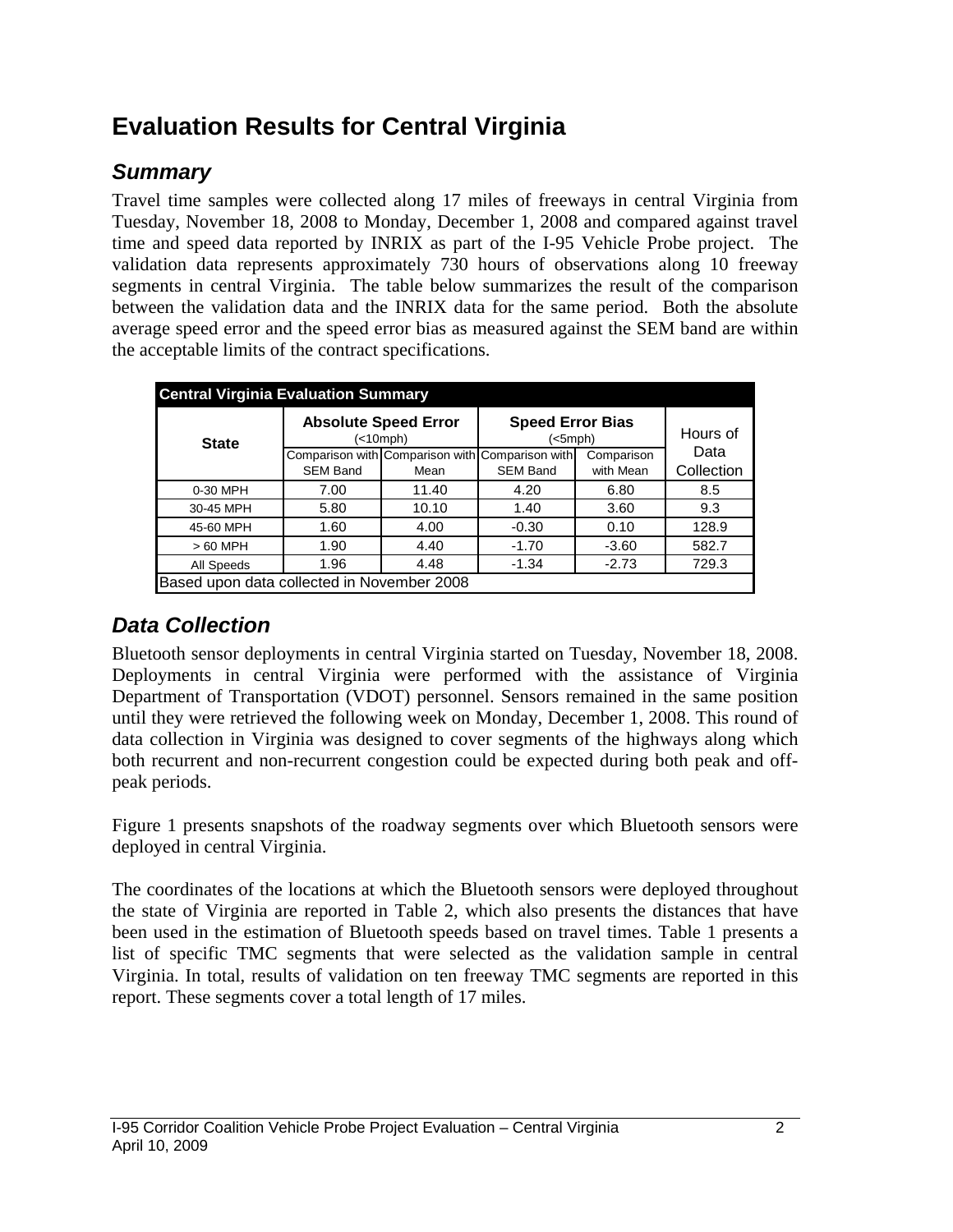### *Analysis of Results*

Table 3 summarizes the data quality measures obtained as a result of comparison between Bluetooth and all reported INRIX speeds, including all confidence scores. In all speed bins, INRIX data passes the data quality measures set forth by the contract when errors are measured as a distance from the 1.96 times the standard error band.

Table 4 shows the percentage of the time intervals that fall within 5 mph of the SEM band and the mean for each speed bin for all TMCs in central Virginia. Tables 5 and 6 present detailed data for individual TMC segments in central Virginia in similar format as Tables 3 and 4, respectively

Figures 2 and 3 show the overall speed error bias for different speed bins, and the average absolute speed errors for all segments in central Virginia, respectively. These figures correspond to Table 2.

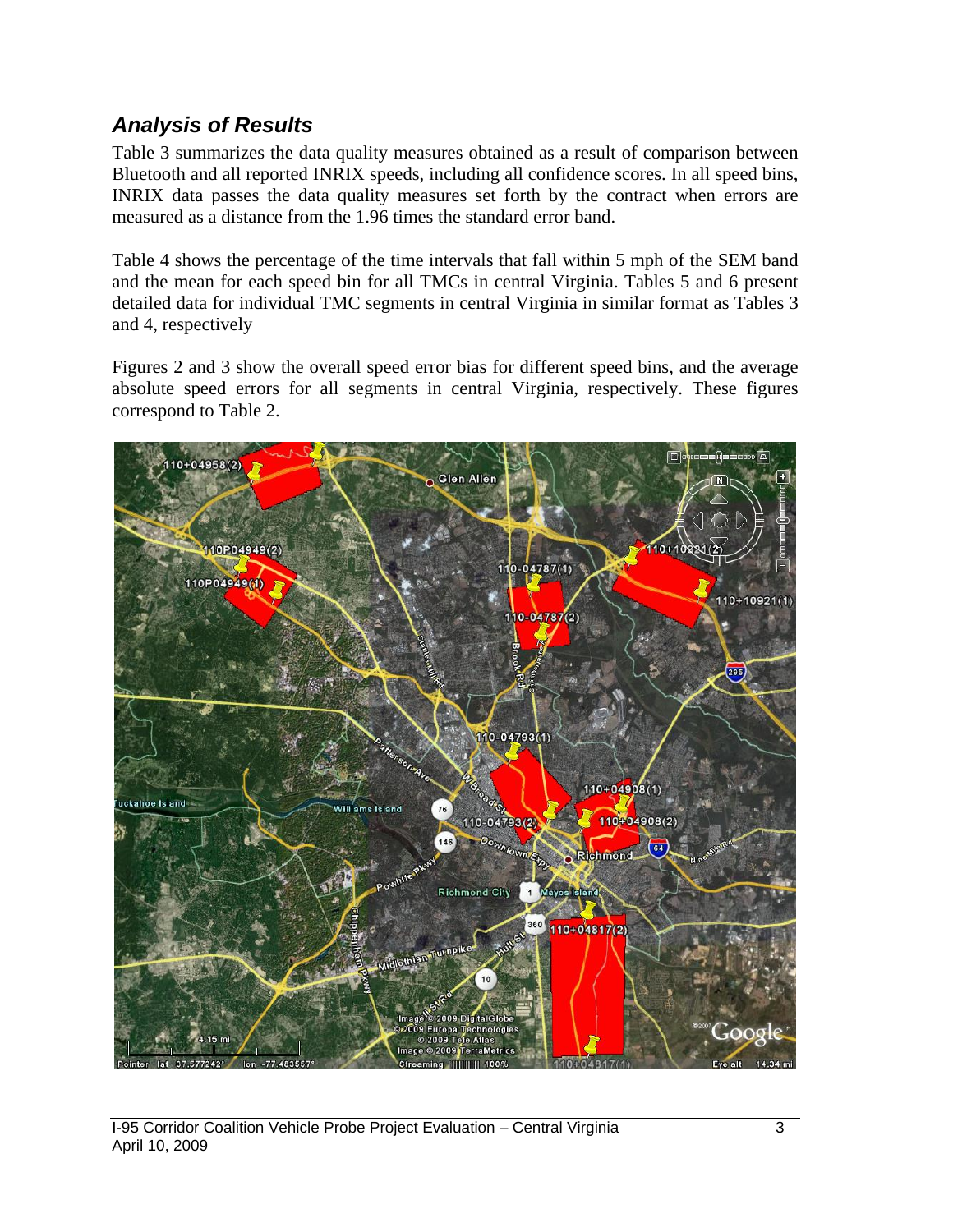

**Figure 1 TMC segments selected for validation in Central Virginia** 

**Figure 1 (Cont'd) TMC segments selected for validation in Central Virginia**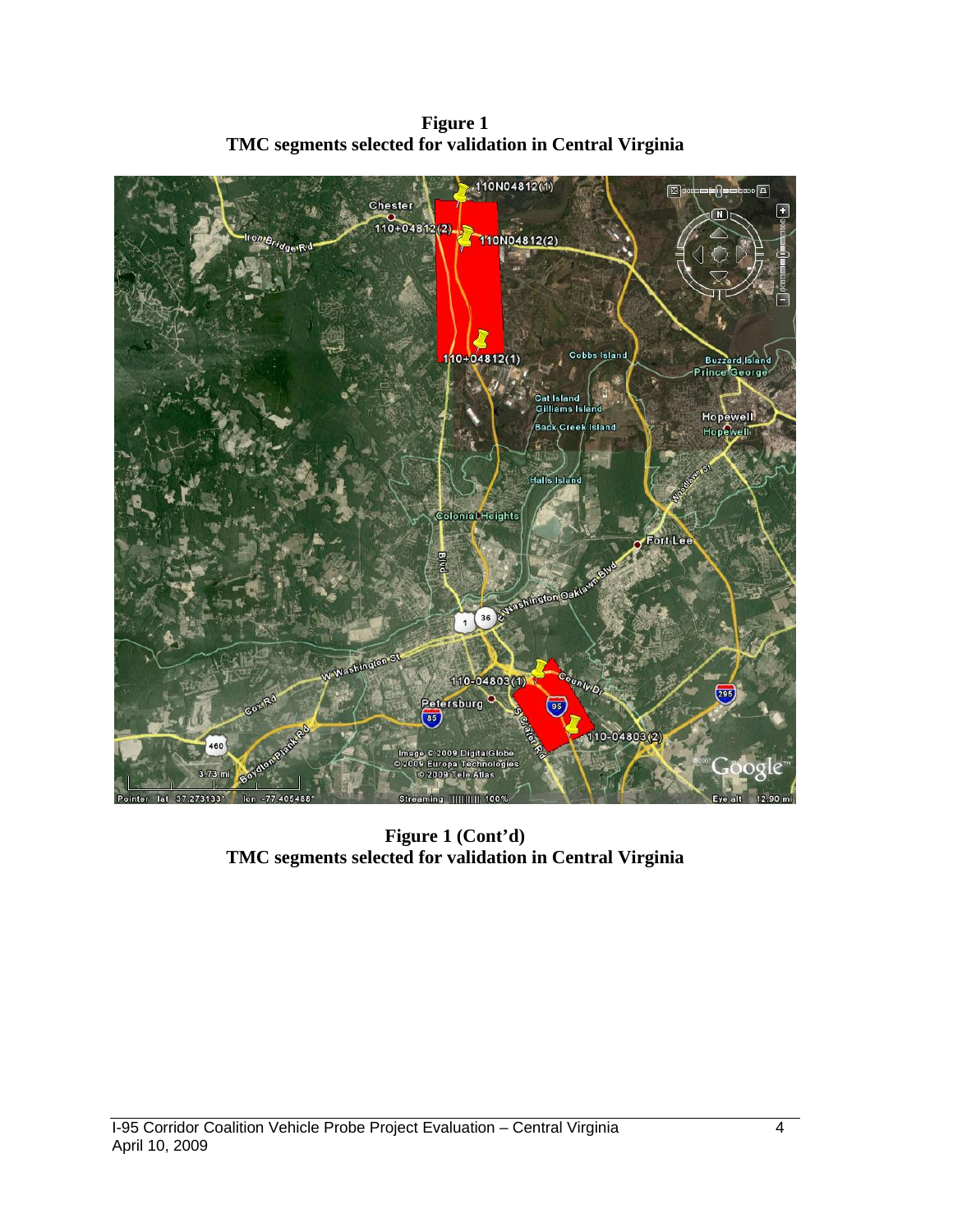|                |             |                |                        |                                    |                     |                   | <b>LENGTH</b> |
|----------------|-------------|----------------|------------------------|------------------------------------|---------------------|-------------------|---------------|
| <b>TYPE</b>    | TMC         | <b>HIGHWAY</b> | <b>STARTING AT</b>     | <b>ENDING AT</b>                   | <b>COUNTY</b>       | <b>DIRECTION</b>  | (mile)        |
| <b>Freeway</b> | $110+04908$ | I 64           | <b>US 360/EXIT 192</b> | I 95/EXIT 190                      | <b>RICHMOND</b>     | <b>WESTBOUND</b>  | 1.2           |
| Freeway        | $110+04958$ | I 295          | <b>US 33/EXIT 49</b>   | NUCKOLS RD/EXIT 51                 | <b>HENRICO</b>      | <b>NORTHBOUND</b> | 1.6           |
|                |             |                | <b>HERMITAGE</b>       |                                    |                     |                   |               |
| Freeway        | 110-04793   | $I\,64/I\,95$  | RD/EXIT 78             | US 1/US 301/N BELVIDERE ST/EXIT 76 | <b>RICHMOND</b>     | <b>SOUTHBOUND</b> | 1.9           |
|                |             |                | <b>GASKINS</b>         |                                    |                     |                   |               |
| Freeway        | 110P04949   | I 64           | RD/EXIT 180            | <b>GASKINS RD/EXIT 180</b>         | <b>HENRICO</b>      | <b>WESTBOUND</b>  | 1.1           |
| Freeway        | 110N04812   | I 95           | <b>HWY 10/EXIT 61</b>  | HWY 10/EXIT 61                     | <b>CHESTERFIELD</b> | <b>SOUTHBOUND</b> | 1.0           |
|                |             |                | <b>PARHAM</b>          |                                    |                     |                   |               |
| Freeway        | 110-04787   | I 95           | RD/EXIT 83             | US 301/CHAMBERLAYNE RD/EXIT 82     | <b>HENRICO</b>      | <b>SOUTHBOUND</b> | 1.2           |
| Freeway        | $110+04812$ | I 95           | EXIT <sub>58</sub>     | HWY 10/EXIT 61                     | <b>CHESTERFIELD</b> | <b>NORTHBOUND</b> | 2.4           |
| Freeway        | $110+04817$ | I 95           | EXIT <sub>69</sub>     | <b>MAURY ST/EXIT 73</b>            | <b>RICHMOND</b>     | <b>NORTHBOUND</b> | 3.4           |
|                |             |                | <b>US 460</b>          |                                    |                     |                   |               |
|                |             |                | <b>BUS/COUNTY</b>      |                                    |                     |                   |               |
| Freeway        | 110-04803   | I 95           | DR/EXIT 50             | <b>WAGNER RD/EXIT 48</b>           | <b>PETERSBURG</b>   | <b>SOUTHBOUND</b> | 1.4           |
|                |             |                | <b>MEADOWBRIDGE</b>    |                                    |                     |                   |               |
|                |             |                | <b>RD/POLE GREEN</b>   |                                    |                     |                   |               |
| Freeway        | $110+10921$ | I 295          | RD/EXIT 38             | US 301/HWY 2/CHAMBERLAYNE RD       | <b>HANOVER</b>      | <b>NORTHBOUND</b> | 1.9           |
| <b>TOTAL</b>   |             |                |                        |                                    |                     |                   | 17.0          |

**Table 1 Traffic Message Channel segments picked for validation in Central Virginia**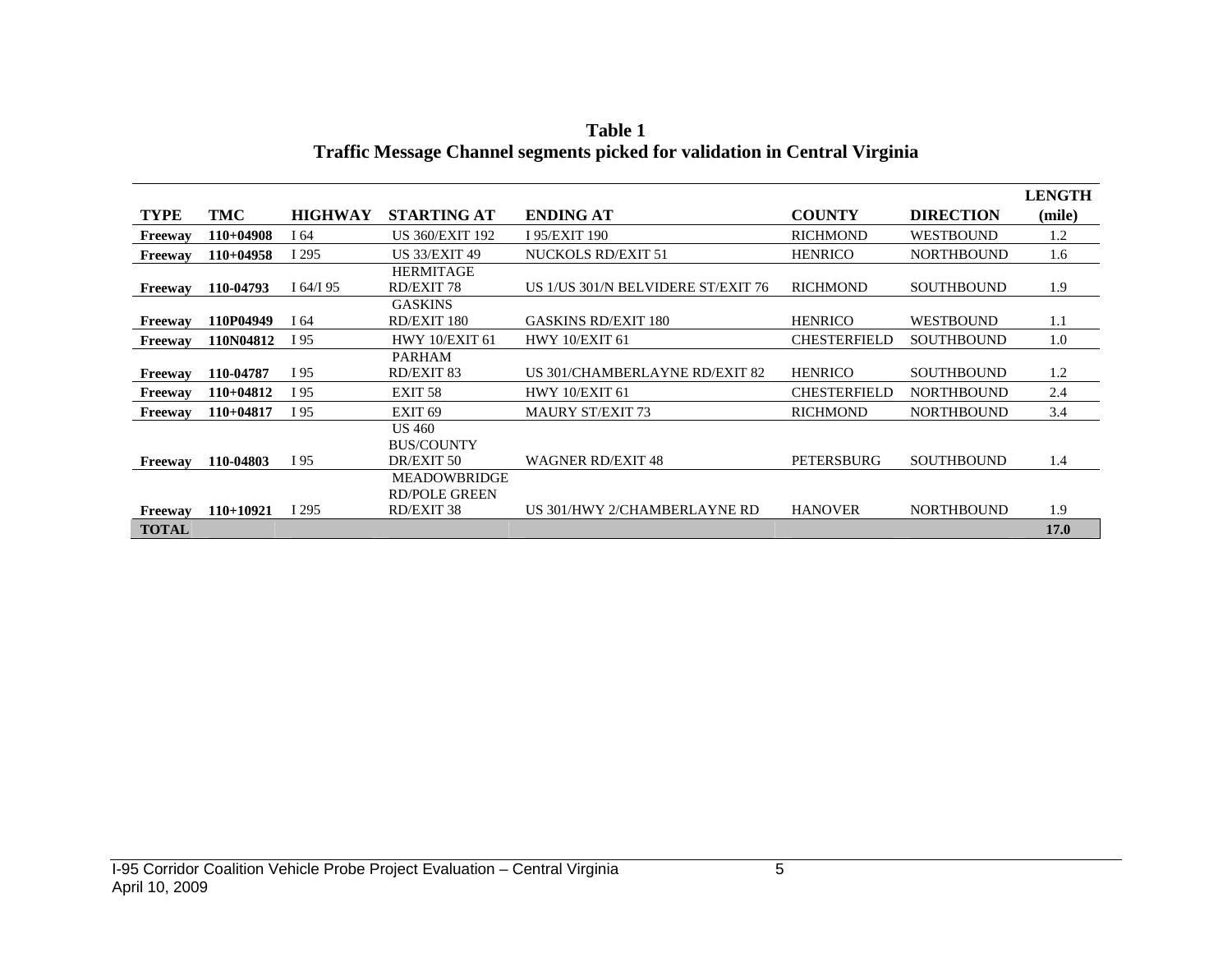| וח<br>ı<br>ı<br>п |  |
|-------------------|--|
|-------------------|--|

**TMC segment lengths and distances between sensor deployment locations in Central Virginia** 

| <b>SEGMENT</b> |             |                | <b>STANDARD TMC</b> |          |                          |        |                | <b>SENSOR DEPLOYMENT</b> |                |            |        |                                 |  |
|----------------|-------------|----------------|---------------------|----------|--------------------------|--------|----------------|--------------------------|----------------|------------|--------|---------------------------------|--|
| <b>TYPE</b>    | <b>TMC</b>  | Endpoint $(1)$ |                     |          | Length<br>Endpoint $(2)$ |        | Endpoint $(1)$ |                          | Endpoint $(2)$ |            | Length | <b>SEGMENT</b><br><b>LENGTH</b> |  |
|                |             | Lat            | Long                | Lat      | Long                     | (mile) | Lat            | Long                     | Lat            | Long       | (mile) | $(\%)$                          |  |
| Freeway        | $110+04908$ | 37.55537       | $-77.41215$         | 37.55007 | $-77.42850$              | 1.18   | 37.5576        | $-77.4126$               | 37.5508        | $-77.4289$ | 1.19   | 1.2                             |  |
| Freeway        | $110+04958$ | 37.67919       | $-77.54737$         | 37.67198 | -77.57488                | 1.59   | 37.6799        | $-77.5475$               | 37.6731        | $-77.5751$ | 1.59   | 0.0                             |  |
| Freeway        | 110-04793   | 37.57373       | $-77.46044$         | 37.55294 | -77.44368                | 1.89   | 37.5729        | $-77.4586$               | 37.5518        | $-77.4423$ | 1.89   | $-0.3$                          |  |
| Freeway        | 110P04949   | 37.63029       | $-77.56501$         | 37.63940 | $-77.58050$              | 1.06   | 37.6301        | $-77.5644$               | 37.6391        | $-77.5807$ | 1.09   | 3.0                             |  |
| Freeway        | 110N04812   | 37.36225       | $-77.40530$         | 37.34813 | -77.40355                | 1.01   | 37.3614        | -77.4040                 | 37.3485        | $-77.4057$ | 0.89   | $-11.7$                         |  |
| Freeway        | 110-04787   | 37.63292       | $-77.45094$         | 37.61586 | -77.44770                | 1.21   | 37.6330        | $-77.4510$               | 37.6167        | $-77.4446$ | 1.20   | $-0.6$                          |  |
| Freeway        | $110+04812$ | 37.31607       | -77.39739           | 37.34896 | -77.40371                | 2.36   | 37.3168        | $-77.4004$               | 37.3481        | $-77.4052$ | 2.23   | $-5.3$                          |  |
| Freeway        | $110+04817$ | 37.47050       | $-77.42560$         | 37.51783 | -77.42707                | 3.38   | 37.4707        | $-77.4283$               | 37.5175        | $-77.4259$ | 3.32   | $-1.6$                          |  |
| Freeway        | 110-04803   | 37.21206       | $-77.37436$         | 37.19452 | $-77.36102$              | 1.44   | 37.2109        | $-77.3728$               | 37.1953        | $-77.3601$ | 1.31   | $-9.6$                          |  |
| Freeway        | $110+10921$ | 37.63087       | -77.37677           | 37.64240 | $-77.40771$              | 1.87   | 37.6319        | $-77.3770$               | 37.6406        | $-77.4080$ | 1.82   | $-2.5$                          |  |
| <b>TOTAL</b>   |             |                |                     |          |                          | 16.98  |                |                          |                |            | 16.53  |                                 |  |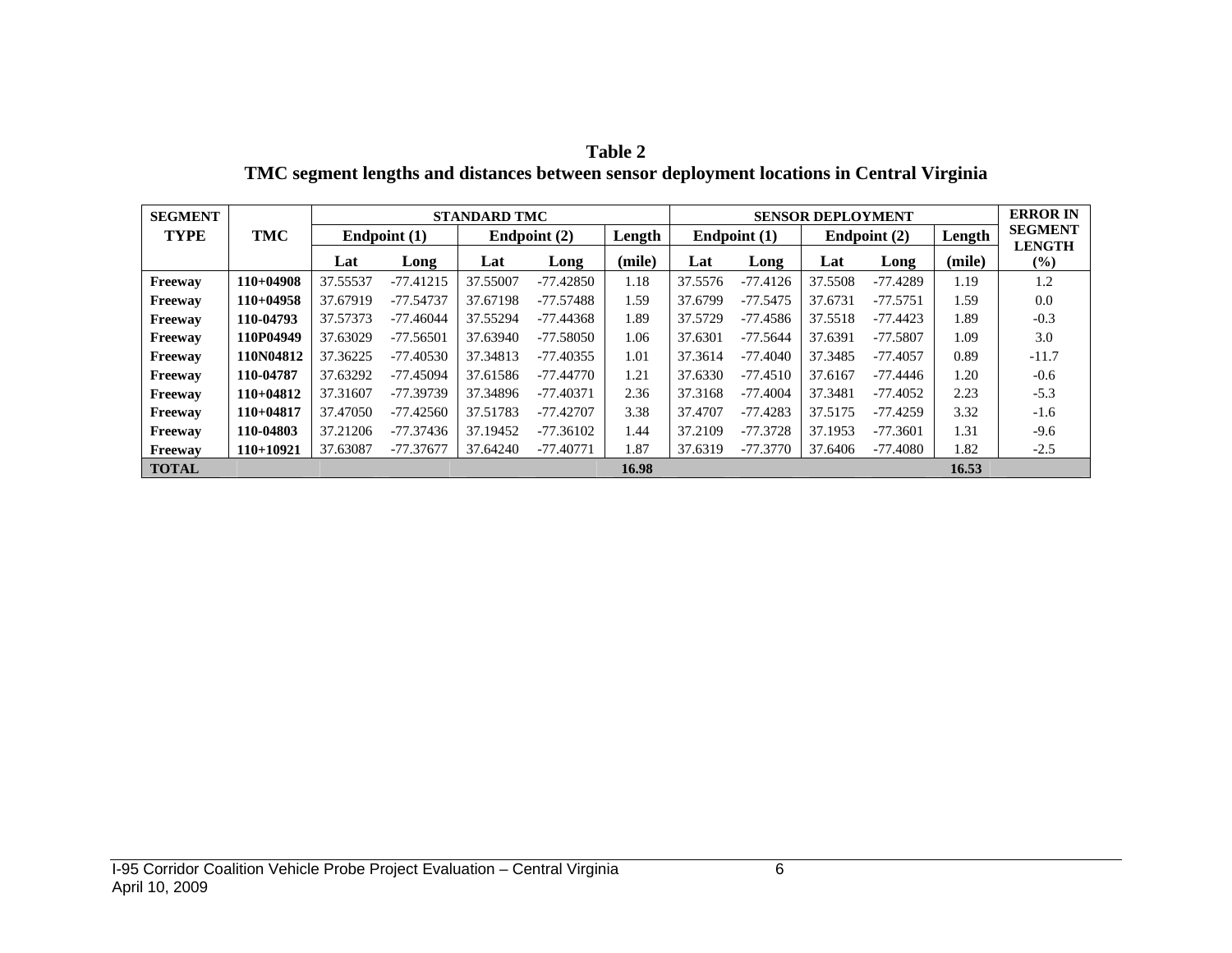#### **Table 3 Data quality measures for freeway segments greater than one mile in Central Virginia**

|                            |                                      | <b>Data Quality Measures for</b>                    |             |                                                     |                |  |  |  |  |
|----------------------------|--------------------------------------|-----------------------------------------------------|-------------|-----------------------------------------------------|----------------|--|--|--|--|
|                            |                                      | 1.96 SE Band                                        | <b>Mean</b> |                                                     |                |  |  |  |  |
| <b>SPEED</b><br><b>BIN</b> | <b>Speed</b><br>Error<br><b>Bias</b> | Average<br><b>Absolute</b><br><b>Speed</b><br>Error |             | Average<br><b>Absolute</b><br><b>Speed</b><br>Error | No. of<br>Obs. |  |  |  |  |
| $0 - 30$                   | 4.2                                  | 7.0                                                 | 6.8         | 11.4                                                | 102            |  |  |  |  |
| 30-45                      | 1.4                                  | 5.8                                                 | 3.6         | 10.1                                                | 111            |  |  |  |  |
| 45-60                      | $-0.3$                               | 1.6                                                 | 0.1         | 4.0                                                 | 1547           |  |  |  |  |
| $60+$                      | $-1.7$                               | 1.9                                                 | $-3.6$      | 4.4                                                 | 6992           |  |  |  |  |

#### **Table 4**

#### **Percent observations meeting data quality criteria for freeway segments greater than one mile in Central Virginia**

|                            |                                                                                                        | 1.96 SE Band | <b>Mean</b>                        |                                              |                |  |
|----------------------------|--------------------------------------------------------------------------------------------------------|--------------|------------------------------------|----------------------------------------------|----------------|--|
| <b>SPEED</b><br><b>BIN</b> | Percentage<br>falling<br>Percentage<br>within 5<br>falling<br>inside the<br>mph of the<br>band<br>band |              | Percentage<br>equal to the<br>mean | Percentage<br>within 5<br>mph of the<br>mean | No. of<br>Obs. |  |
| $0 - 30$                   | 25%                                                                                                    | 51%          | 0%                                 | 30%                                          | 102            |  |
| $30 - 45$                  | 30%                                                                                                    | 60%          | 0%                                 | 35%                                          | 111            |  |
| 45-60                      | 58%                                                                                                    | 91%          | 0%                                 | 74%                                          | 1547           |  |
| $60+$                      | 48%                                                                                                    | 88%          | 0%                                 | 64%                                          | 6992           |  |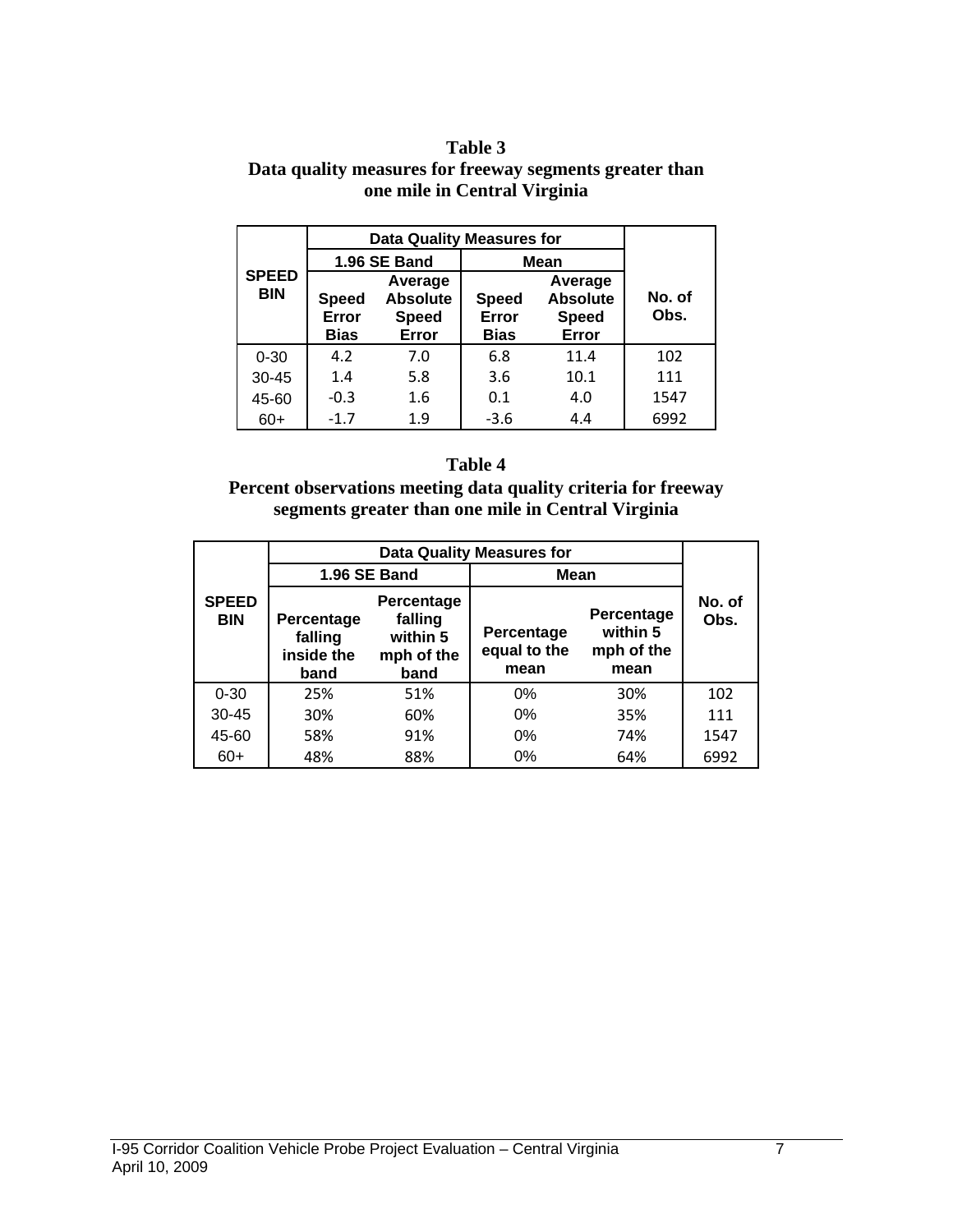### **Table 5 Data quality measures for individual freeway segments greater than one mile in Central Virginia**

|             |                      |                              |                            | <b>Data Quality Measures for</b>            |                                                     |                                             |                                                     |                  |
|-------------|----------------------|------------------------------|----------------------------|---------------------------------------------|-----------------------------------------------------|---------------------------------------------|-----------------------------------------------------|------------------|
|             | <b>Standard</b>      |                              |                            |                                             | 1.96 SE Band                                        |                                             | Mean                                                |                  |
| <b>TMC</b>  | <b>TMC</b><br>length | <b>Bluetooth</b><br>distance | <b>SPEED</b><br><b>BIN</b> | <b>Speed</b><br><b>Error</b><br><b>Bias</b> | Average<br><b>Absolute</b><br><b>Speed</b><br>Error | <b>Speed</b><br><b>Error</b><br><b>Bias</b> | Average<br><b>Absolute</b><br><b>Speed</b><br>Error | No. of<br>Obs.   |
|             |                      |                              | $0 - 30$                   |                                             |                                                     |                                             |                                                     |                  |
| $110+04812$ | 2.36                 | 2.23                         | 30-45                      |                                             |                                                     |                                             |                                                     |                  |
|             |                      |                              | $45 - 60$                  | 0.9                                         | 1.1                                                 | 2.1                                         | 3.4                                                 | 103              |
|             |                      |                              | $60+$                      | $-1.0$                                      | 1.3                                                 | $-2.4$                                      | 3.5                                                 | 892              |
|             |                      |                              | $0 - 30$                   |                                             |                                                     |                                             |                                                     |                  |
| $110+04817$ | 3.38                 | 3.32                         | 30-45                      | $-1.8$                                      | 8.4                                                 | $-1.6$                                      | 9.6                                                 | 5                |
|             |                      |                              | $45 - 60$                  | 1.5                                         | 1.8                                                 | 3.0                                         | 3.9                                                 | 50               |
|             |                      |                              | $60+$                      | $-1.9$                                      | 2.1                                                 | $-3.6$                                      | 4.2                                                 | 1427             |
|             |                      |                              | $0 - 30$                   | 5.0                                         | 8.6                                                 | 8.2                                         | 14.1                                                | 56               |
| $110+04908$ | 1.18                 | 1.19                         | 30-45                      | $-0.4$                                      | 8.1                                                 | 2.2                                         | 13.8                                                | 39               |
|             |                      |                              | $45 - 60$                  | $-1.2$                                      | 2.1                                                 | $-1.5$                                      | 4.4                                                 | 581              |
|             |                      |                              | $60+$                      | $-3.3$                                      | 3.3                                                 | $-6.0$                                      | 6.3                                                 | 539              |
|             |                      |                              | $0 - 30$                   |                                             |                                                     |                                             |                                                     |                  |
| $110+04958$ | 1.59                 | 1.59                         | 30-45                      |                                             |                                                     |                                             |                                                     |                  |
|             |                      |                              | $45 - 60$                  | 0.0                                         | 0.0                                                 | 9.5                                         | 9.5                                                 | $\mathbf{1}$     |
|             |                      |                              | $60+$                      | $-0.7$                                      | 0.9                                                 | $-2.1$                                      | 3.6                                                 | 139              |
|             | 1.87                 | 1.82                         | $0 - 30$                   |                                             |                                                     |                                             |                                                     |                  |
| 110+10921   |                      |                              | 30-45                      |                                             |                                                     |                                             |                                                     |                  |
|             |                      |                              | $45 - 60$                  | 0.0                                         | 0.0                                                 | 5.1                                         | 5.1                                                 | $\mathbf{1}$     |
|             |                      |                              | $60+$                      | $-1.2$                                      | 1.4                                                 | $-3.0$                                      | 3.8                                                 | 1020             |
|             | 1.21                 |                              | $0 - 30$                   | $-1.8$                                      | 4.9                                                 | $-2.2$                                      | 6.5                                                 | $\boldsymbol{9}$ |
| 110-04787   |                      | 1.20                         | 30-45                      | 19.6                                        | 19.6                                                | 23.3                                        | 23.3                                                | $\mathbf{1}$     |
|             |                      |                              | $45 - 60$                  | 1.2                                         | 1.2                                                 | 6.9                                         | 6.9                                                 | $\tau$           |
|             |                      |                              | $60+$                      | $-1.8$                                      | 1.9                                                 | $-3.8$                                      | 4.7                                                 | 1144             |
|             | 1.89                 |                              | $0 - 30$                   | 2.1                                         | 3.0                                                 | 4.0                                         | 5.9                                                 | 31               |
| 110-04793   |                      | 1.89                         | 30-45                      | 2.3                                         | 3.0                                                 | 4.4                                         | 6.7                                                 | 59               |
|             |                      |                              | $45 - 60$                  | 0.2                                         | 1.1                                                 | 0.5                                         | 3.4                                                 | 476              |
|             |                      |                              | $60+$                      | $-1.8$                                      | 1.9                                                 | $-3.7$                                      | 4.7                                                 | 111              |
|             |                      |                              | $0 - 30$                   |                                             |                                                     |                                             |                                                     |                  |
| 110-04803   | 1.44                 | 1.31                         | 30-45                      |                                             |                                                     |                                             |                                                     |                  |
|             |                      |                              | $45 - 60$                  | 0.2                                         | 1.1                                                 | 1.3                                         | 3.3                                                 | 211              |
|             |                      |                              | $60+$                      | $-1.4$                                      | 1.5                                                 | $-3.8$                                      | 4.3                                                 | 554              |
|             |                      |                              | $0 - 30$                   |                                             |                                                     |                                             |                                                     |                  |
| 110N04812   | 1.01                 | 0.89                         | 30-45                      |                                             |                                                     |                                             |                                                     |                  |
|             |                      |                              | 45-60                      | 0.4                                         | 1.1                                                 | $2.2\,$                                     | 4.3                                                 | 87               |
|             |                      |                              | $60+$                      | $-1.7$                                      | 1.9                                                 | $-3.6$                                      | 4.8                                                 | 579              |
|             |                      |                              | $0 - 30$                   | 16.5                                        | 16.5                                                | 21.5                                        | 21.5                                                | 6                |
| 110P04949   | 1.06                 | 1.09                         | $30 - 45$                  | 4.4                                         | 13.0                                                | 5.0                                         | 16.4                                                | $\tau$           |
|             |                      |                              | $45 - 60$                  | $-3.8$                                      | 5.5                                                 | $-2.8$                                      | 8.6                                                 | 30               |
|             |                      |                              | $60+$                      | $-1.7$                                      | 2.0                                                 | $-3.6$                                      | 4.9                                                 | 587              |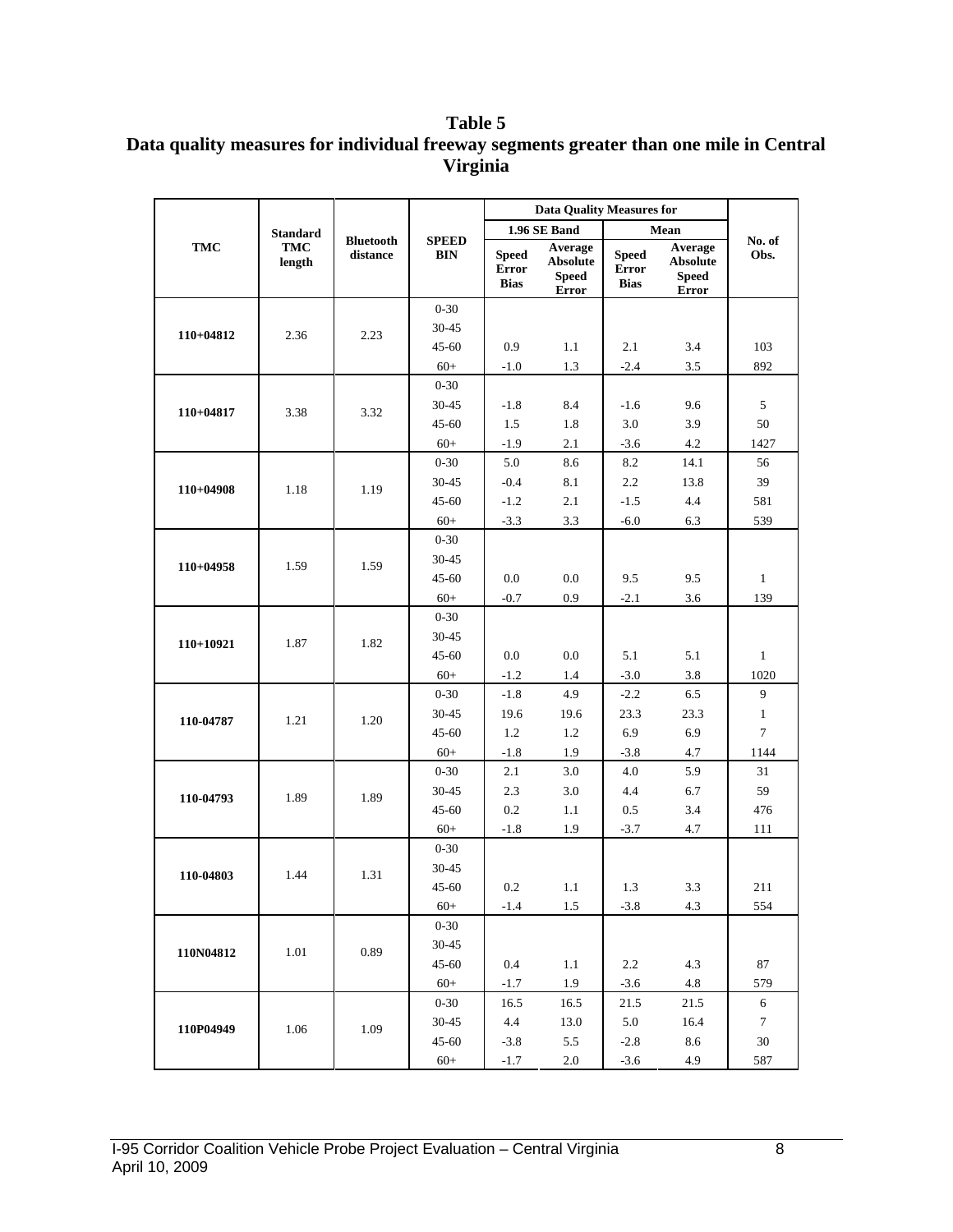#### **Table 6 Observations meeting data quality criteria for individual freeway segments greater than one mile in Central Virginia**

|             |                    | <b>Data Quality Measures for</b>        |                                                   |                                                     |                                                                 |                                |                                          |                                          |                                                    |                     |
|-------------|--------------------|-----------------------------------------|---------------------------------------------------|-----------------------------------------------------|-----------------------------------------------------------------|--------------------------------|------------------------------------------|------------------------------------------|----------------------------------------------------|---------------------|
|             |                    |                                         |                                                   | 1.96 SE Band                                        |                                                                 |                                |                                          |                                          |                                                    |                     |
|             |                    | <b>Speed Error Bias</b>                 |                                                   |                                                     | <b>Average Absolute</b><br><b>Speed Error</b>                   |                                | <b>Speed Error Bias</b>                  |                                          | <b>Average Absolute</b><br><b>Speed Error</b>      | No. of              |
| <b>TMC</b>  | <b>SPEED BIN</b>   | No.<br>falling<br>inside<br>the<br>band | $\frac{0}{0}$<br>falling<br>inside<br>the<br>band | No.<br>falling<br>within<br>5 mph<br>of the<br>band | $\frac{0}{0}$<br>falling<br>within<br>$5$ mph<br>of the<br>band | No.<br>equal<br>to the<br>mean | $\frac{0}{0}$<br>equal<br>to the<br>mean | No.<br>within<br>5 mph<br>of the<br>mean | $\frac{0}{0}$<br>within<br>5 mph<br>of the<br>mean | Obs.                |
|             | $0 - 30$           |                                         |                                                   |                                                     |                                                                 |                                |                                          |                                          |                                                    |                     |
| 110+04812   | 30-45              |                                         |                                                   |                                                     |                                                                 |                                |                                          |                                          |                                                    |                     |
|             | $45 - 60$          | 59                                      | 57%                                               | 97                                                  | 94%                                                             | $\boldsymbol{0}$               | 0%                                       | 77                                       | 75%                                                | 103                 |
|             | $60+$              | 493                                     | 55%                                               | 825                                                 | 92%                                                             | $\mathbf{0}$                   | 0%                                       | 667                                      | 75%                                                | 892                 |
|             | $0 - 30$           |                                         |                                                   |                                                     |                                                                 |                                |                                          |                                          |                                                    |                     |
| $110+04817$ | 30-45              | $\boldsymbol{0}$                        | 0%                                                | $\overline{c}$                                      | 40%                                                             | $\boldsymbol{0}$               | 0%                                       | $\overline{2}$                           | 40%                                                | 5                   |
|             | $45 - 60$          | 21                                      | 42%                                               | 44                                                  | 88%                                                             | $\boldsymbol{0}$               | 0%                                       | 39                                       | 78%                                                | 50                  |
|             | $60+$              | 537                                     | 38%                                               | 1240                                                | 87%                                                             | $\boldsymbol{0}$               | 0%                                       | 924                                      | 65%                                                | 1427                |
| $110+04908$ | $0 - 30$           | 9                                       | 16%                                               | 24                                                  | 43%                                                             | $\boldsymbol{0}$               | 0%                                       | 12                                       | 21%                                                | 56                  |
|             | 30-45              | 10                                      | 26%                                               | 18                                                  | 46%                                                             | $\boldsymbol{0}$               | 0%                                       | 6                                        | 15%                                                | 39                  |
|             | $45 - 60$          | 312                                     | 54%                                               | 506                                                 | 87%                                                             | $\boldsymbol{0}$               | 0%                                       | 421                                      | 72%                                                | 581                 |
|             | $60+$              | 166                                     | 31%                                               | 416                                                 | 77%                                                             | $\overline{0}$                 | 0%                                       | 244                                      | 45%                                                | 539                 |
|             | $0 - 30$           |                                         |                                                   |                                                     |                                                                 |                                |                                          |                                          |                                                    |                     |
| $110+04958$ | 30-45              |                                         |                                                   |                                                     |                                                                 | $\boldsymbol{0}$               |                                          | $\boldsymbol{0}$                         |                                                    |                     |
|             | $45 - 60$<br>$60+$ | $\mathbf{1}$<br>86                      | 100%<br>62%                                       | $\mathbf{1}$<br>130                                 | 100%<br>94%                                                     | $\overline{0}$                 | 0%<br>0%                                 | 105                                      | 0%<br>76%                                          | $\mathbf{1}$<br>139 |
|             | $0 - 30$           |                                         |                                                   |                                                     |                                                                 |                                |                                          |                                          |                                                    |                     |
|             | 30-45              |                                         |                                                   |                                                     |                                                                 |                                |                                          |                                          |                                                    |                     |
| $110+10921$ | 45-60              | $\mathbf{1}$                            | 100%                                              | $\mathbf{1}$                                        | 100%                                                            | $\boldsymbol{0}$               | 0%                                       | $\boldsymbol{0}$                         | 0%                                                 | 1                   |
|             | $60+$              | 538                                     | 53%                                               | 929                                                 | 91%                                                             | $\boldsymbol{0}$               | 0%                                       | 708                                      | 69%                                                | 1020                |
|             | $0 - 30$           | $\mathbf{1}$                            | 11%                                               | $\overline{4}$                                      | 44%                                                             | $\boldsymbol{0}$               | 0%                                       | 3                                        | 33%                                                | 9                   |
|             | 30-45              | $\boldsymbol{0}$                        | 0%                                                | $\boldsymbol{0}$                                    | 0%                                                              | $\overline{0}$                 | 0%                                       | $\boldsymbol{0}$                         | 0%                                                 | $\mathbf{1}$        |
| 110-04787   | $45 - 60$          | 5                                       | 71%                                               | 6                                                   | 86%                                                             | $\boldsymbol{0}$               | 0%                                       | $\overline{c}$                           | 29%                                                | $\tau$              |
|             | $60+$              | 550                                     | 48%                                               | 992                                                 | 87%                                                             | $\overline{0}$                 | 0%                                       | 696                                      | 61%                                                | 1144                |
|             | $0 - 30$           | 14                                      | 45%                                               | 23                                                  | 74%                                                             | $\overline{0}$                 | 0%                                       | 15                                       | 48%                                                | 31                  |
|             | 30-45              | 22                                      | 37%                                               | 46                                                  | 78%                                                             | $\overline{0}$                 | 0%                                       | 30                                       | 51%                                                | 59                  |
| 110-04793   | $45 - 60$          | 285                                     | 60%                                               | 451                                                 | 95%                                                             | $\boldsymbol{0}$               | 0%                                       | 364                                      | 76%                                                | 476                 |
|             | $60+$              | 46                                      | 41%                                               | 96                                                  | 86%                                                             | $\overline{0}$                 | 0%                                       | 64                                       | 58%                                                | 111                 |
|             | $0 - 30$           |                                         |                                                   |                                                     |                                                                 |                                |                                          |                                          |                                                    |                     |
| 110-04803   | 30-45              |                                         |                                                   |                                                     |                                                                 |                                |                                          |                                          |                                                    |                     |
|             | $45 - 60$          | 135                                     | 64%                                               | 196                                                 | 93%                                                             | $\boldsymbol{0}$               | 0%                                       | 172                                      | 82%                                                | 211                 |
|             | $60+$              | 297                                     | 54%                                               | 500                                                 | 90%                                                             | $\overline{0}$                 | 0%                                       | 367                                      | 66%                                                | 554                 |
|             | $0 - 30$           |                                         |                                                   |                                                     |                                                                 |                                |                                          |                                          |                                                    |                     |
| 110N04812   | 30-45              |                                         |                                                   |                                                     |                                                                 |                                |                                          |                                          |                                                    |                     |
|             | $45 - 60$          | 61                                      | 70%                                               | 82                                                  | 94%                                                             | $\boldsymbol{0}$               | 0%                                       | 56                                       | 64%                                                | 87                  |
|             | $60+$              | 320                                     | 55%                                               | 509                                                 | 88%                                                             | $\boldsymbol{0}$               | 0%                                       | 357                                      | 62%                                                | 579                 |
|             | $0 - 30$           | $\mathbf{1}$                            | 17%                                               | $\mathbf{1}$                                        | 17%                                                             | $\boldsymbol{0}$               | 0%                                       | $\mathbf{1}$                             | 17%                                                | 6                   |
| 110P04949   | 30-45              | $\mathbf{1}$                            | 14%                                               | $\mathbf{1}$                                        | 14%                                                             | $\overline{0}$                 | 0%                                       | $\mathbf{1}$                             | 14%                                                | $\tau$              |
|             | $45 - 60$          | 12                                      | 40%                                               | 24                                                  | 80%                                                             | $\boldsymbol{0}$               | 0%                                       | 10                                       | 33%                                                | 30                  |
|             | $60+$              | 321                                     | 55%                                               | 514                                                 | 88%                                                             | $\overline{0}$                 | 0%                                       | 371                                      | 63%                                                | 587                 |